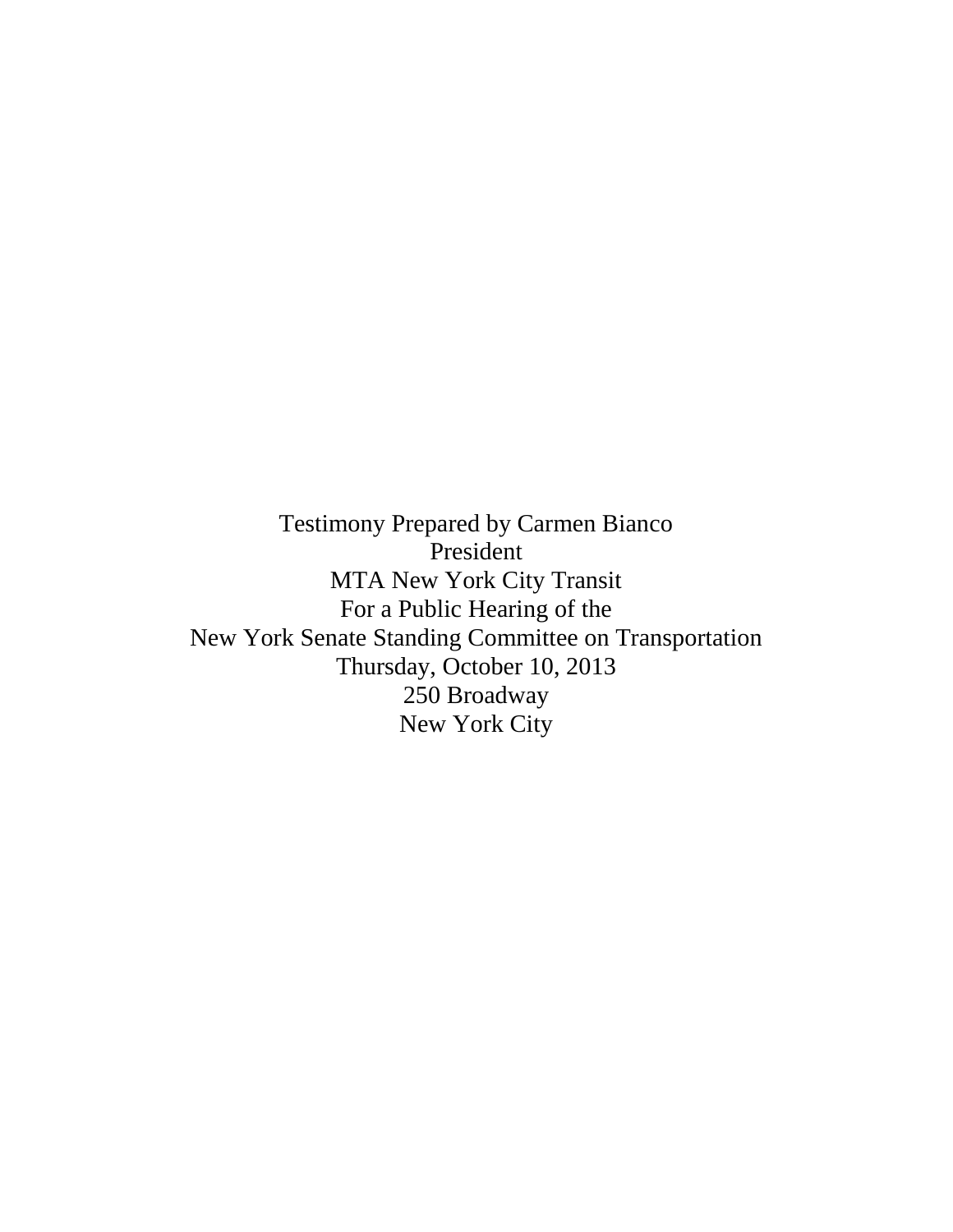Thank you, Tom. Good Morning, Chairman Fuschillo and members of the NYS Senate Transportation Committee. I am pleased to have this opportunity to discuss MTA NYC Transit's operating and capital budgets.

NYC Transit is the largest public transportation agency in North America and one of the largest in the world. The subway has a daily ridership of 5.4 million and an annual ridership in 2012 of roughly 1.7 billion—the highest level of ridership since World War II. Our fleet of more than 6,300 subway cars traveled approximately 340 million miles in 2012, along 660 miles of track, making 7,817 weekday trips. And, as Chairman Prendergast has already indicated, we are one of the few transit systems in the world that operates around the clock---24 hours each day, seven days a week. There are 468 subway stations serving Brooklyn, the Bronx, Manhattan and Queens; the Staten Island Railway, which serves Staten Island, has 22 stations.

NYC Transit and MTA Buses combined had more than 5,600 vehicles in 2012 - the largest fleet in North America. The average ridership in 2012 was 2.6 million a day, approximately 790 million annually, on 235 local routes, 5 Select Bus Service rapid transit routes, and 64 express routes throughout the five boroughs. Our buses made more than 54,000 revenue trips and traveled more than 382,000 revenue miles on an average weekday - over 149 million total miles yearly. NYC Transit also operates a citywide paratransit system for customers with disabilities. In 2012, Access-A-Ride served an average of 21,679 weekday customers daily and provided 6,770,759 trips utilizing a fleet of more than 1,900 vehicles.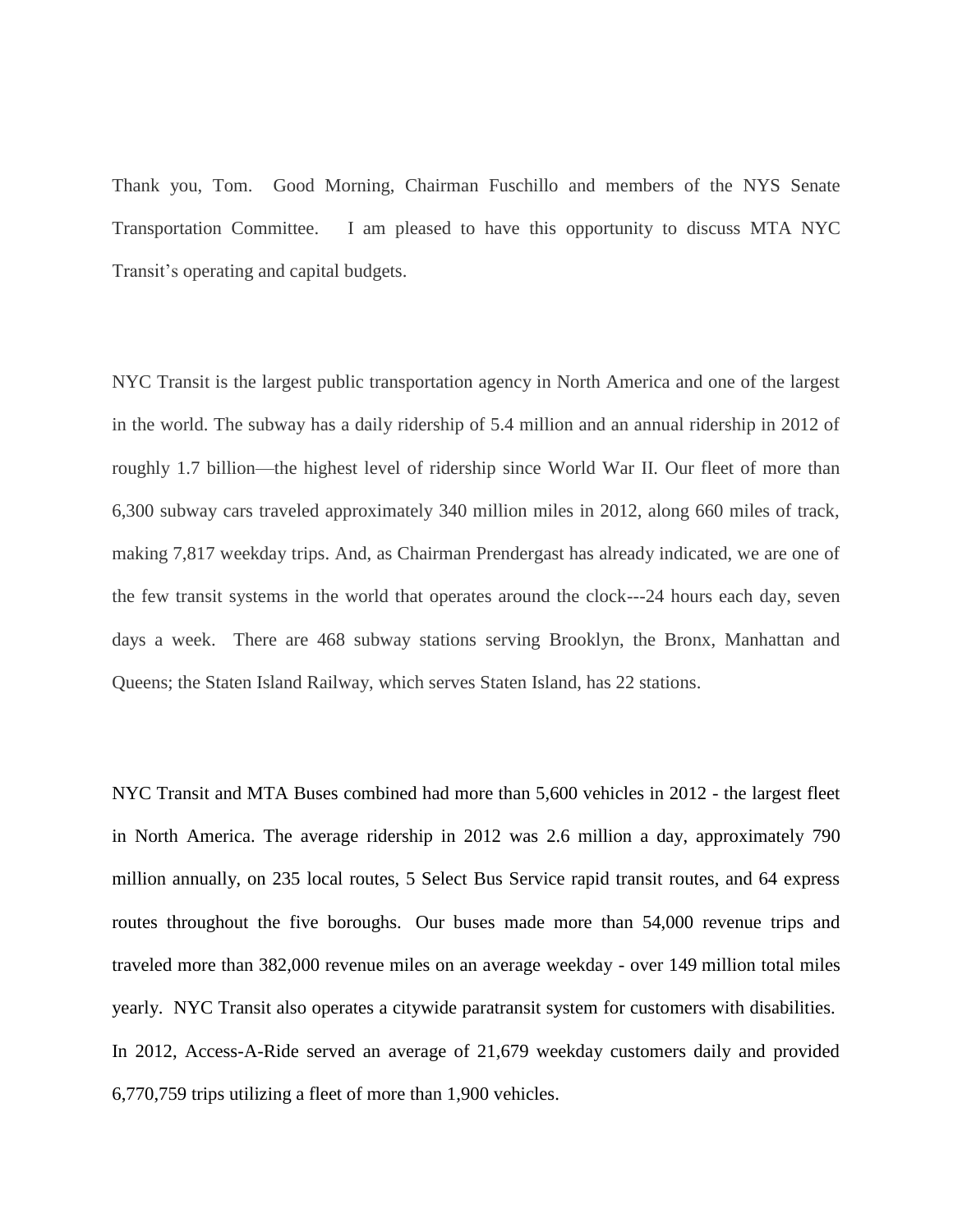I cite all these statistics because I believe that it is important to emphasize the vastness, complexity and expansive operating scope of our system---a system that poses daily and ever changing challenges; has varied and sometimes competing priorities; and, by necessity, has extensive budgetary requirements for its maintenance and operation. Today, NYC Transit remains fully committed to its mission of providing safe, secure, reliable and convenient transportation services for its customers, despite the lingering impacts of a difficult economy and the devastating residual impact of Super Storm Sandy on the region's transportation network.

Just a few years ago, the MTA faced a severe financial crisis. In response, we implemented a large-scale budget reduction program which generated \$600 million in annual savings. This amounted to about 75 percent of the total MTA-wide annual savings of \$800 million. Our finances have improved in the last two years in large measure because we have continued our efforts to control costs. For example, we put in place a revised contract for prescription drug benefits on favorable terms, which includes a special "Employee Group Waiver Plan" that provides Medicare drug benefits at a reduced cost, and will generate savings of more than \$20 million annually.

One of the most painful budget reductions implemented in 2010 was a unprecedented package of bus and subway service reductions that saved \$72 million annually. As our finances have improved over the past two years, we have been able to selectively fund reinvestments in service. This year we are implementing a package of major service investments costing \$18 million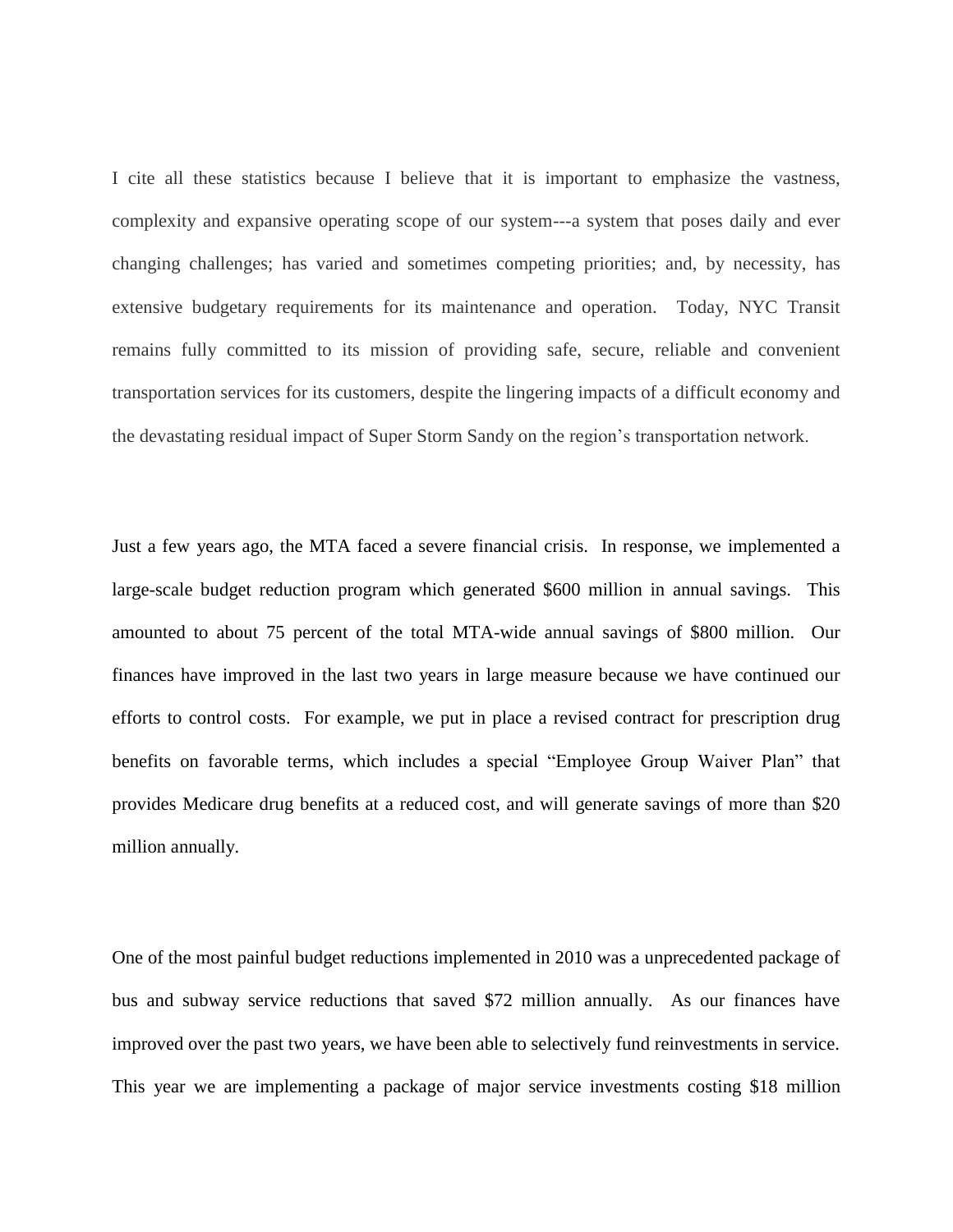annually, and in July we identified an additional investment of \$8 million for initiatives to be pursued next year. During 2012-2013, we also introduced three new Select Bus Service routes which provide speedier bus service to our customers at a cost of \$6 million annually. Over the same period, we've adjusted schedules to accommodate increasing ridership primarily by increasing the frequency of service at an annual cost of \$12 million, including subway changes scheduled for implementation next June. And, next year we will implement extended 7 line service to the far West Side at an estimated annual operating cost of \$13 million.

Our cost-reduction initiatives have also permitted us to make selective investments in service quality and maintenance reliability. One notable initiative launched in 2012 and expanded in 2013 is *FASTRACK*, a program that shuts down selected track corridors for four consecutive weeknights, permitting intensive coordinated subway maintenance efforts which include activities that cannot be performed efficiently while regular service operates. Starting in 2014 we plan to invest in additional personnel to enable increased frequency of track cleaning; to add 10 stations to our intensive station cleaning program under which rehabilitated stations are cleaned more frequently; and to add staff at the Rail Control Center to improve delay management that can reduce service delays experienced by our customers. These initiatives are being pursued even as we proceed with our massive effort to recover from the impact of Super Storm Sandy. The speed with which we restored service after the storm has been well reported, and I am proud of our employees who accomplished this feat. But, it has taken intensive efforts during this year, at considerable cost, to maintain service in the parts of the system that sustained the worst damage.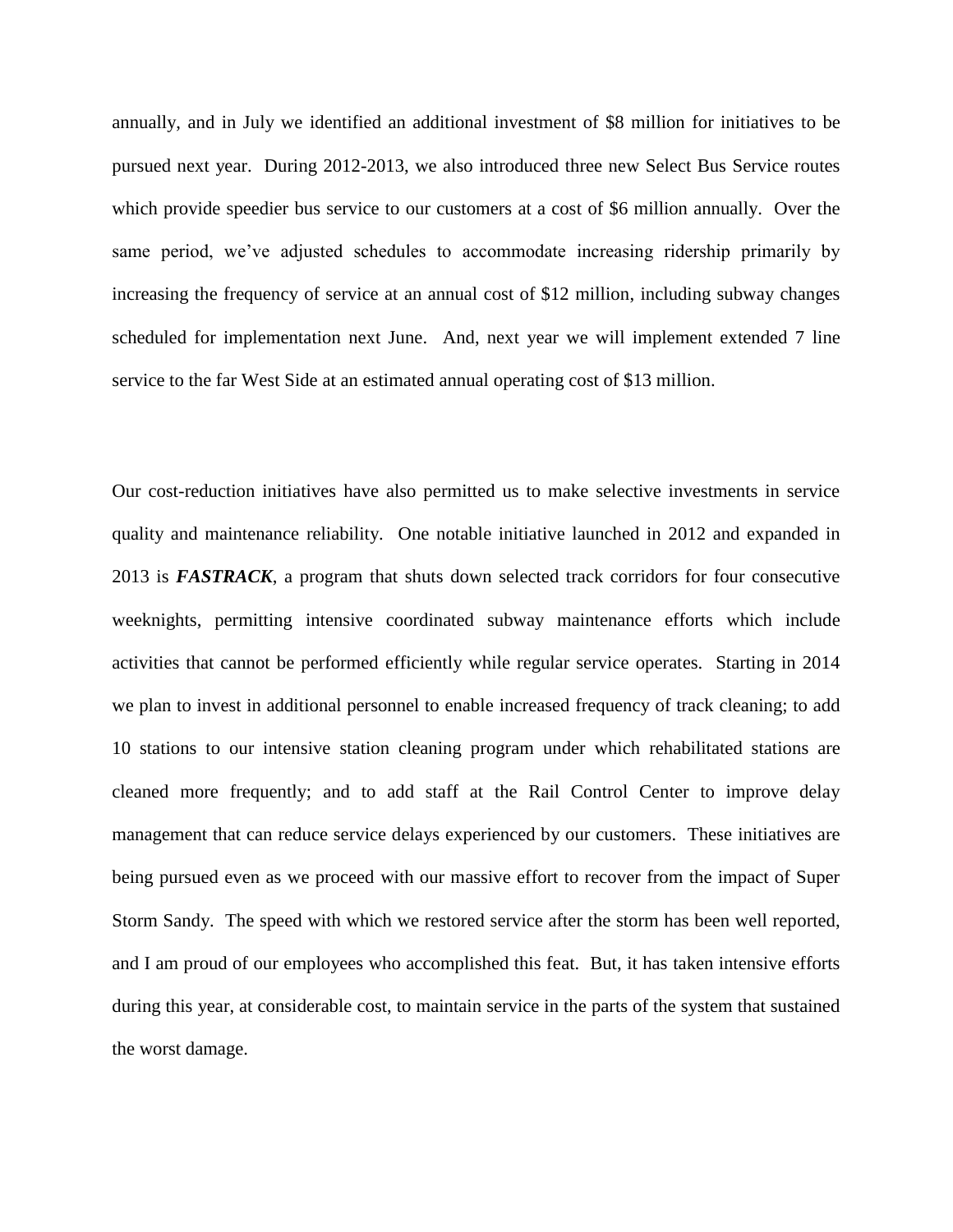While we're on the topic of Sandy's impact on our operating budget, let me address the matter of overtime expenditures. Historically, the more severe weather we encounter, the greater our overtime expenses. Thus, the overtime expenditures related to last year's herculean effort to recover from the unprecedented damage to the transit system caused by Super Storm Sandy were not unexpected. The decision to restore service for our customers as quickly as possible is reflected in our 2013 overtime expenditures in an unprecedented way. In the July 2013 financial plan, we added \$36 million to cover \$11 million in projected overruns primarily reflecting expenses related to Sandy recovery efforts in 2012 that are being incurred in 2013 and \$20 million for ongoing repairs to infrastructure damaged by the storm. We expect to recoup the bulk of these costs via FTA reimbursements. The balance of the projected overtime overruns are due largely to other adverse weather events, particularly the major snowstorm on February 8, 2013, as well as greater than anticipated traffic delays which generated unscheduled overtime for bus trips, other unanticipated maintenance requirements, and vacancy and absence-related coverage. We are continuing to work on containing our overtime expenditures by filling vacant positions and other means. The overtime costs that will be presented in our November financial plan will reflect a realistic appraisal of overtime spending that is likely to continue.

Moving on to NYC Transit's current 2010-2014 capital program, progress continues. Its total value is \$11.6 billion, with commitments and construction progress proceeding as planned. Highlights of the 2010-2014 period include the purchase of 403 subway cars and 2,119 buses; component-based repairs at more than 125 subway stations; critical investments in core infrastructure, including \$2 billion of signal system modernization; the continuing rollout of new, customer-focused technologies, such as Help Point kiosks and Bus Time in all boroughs; and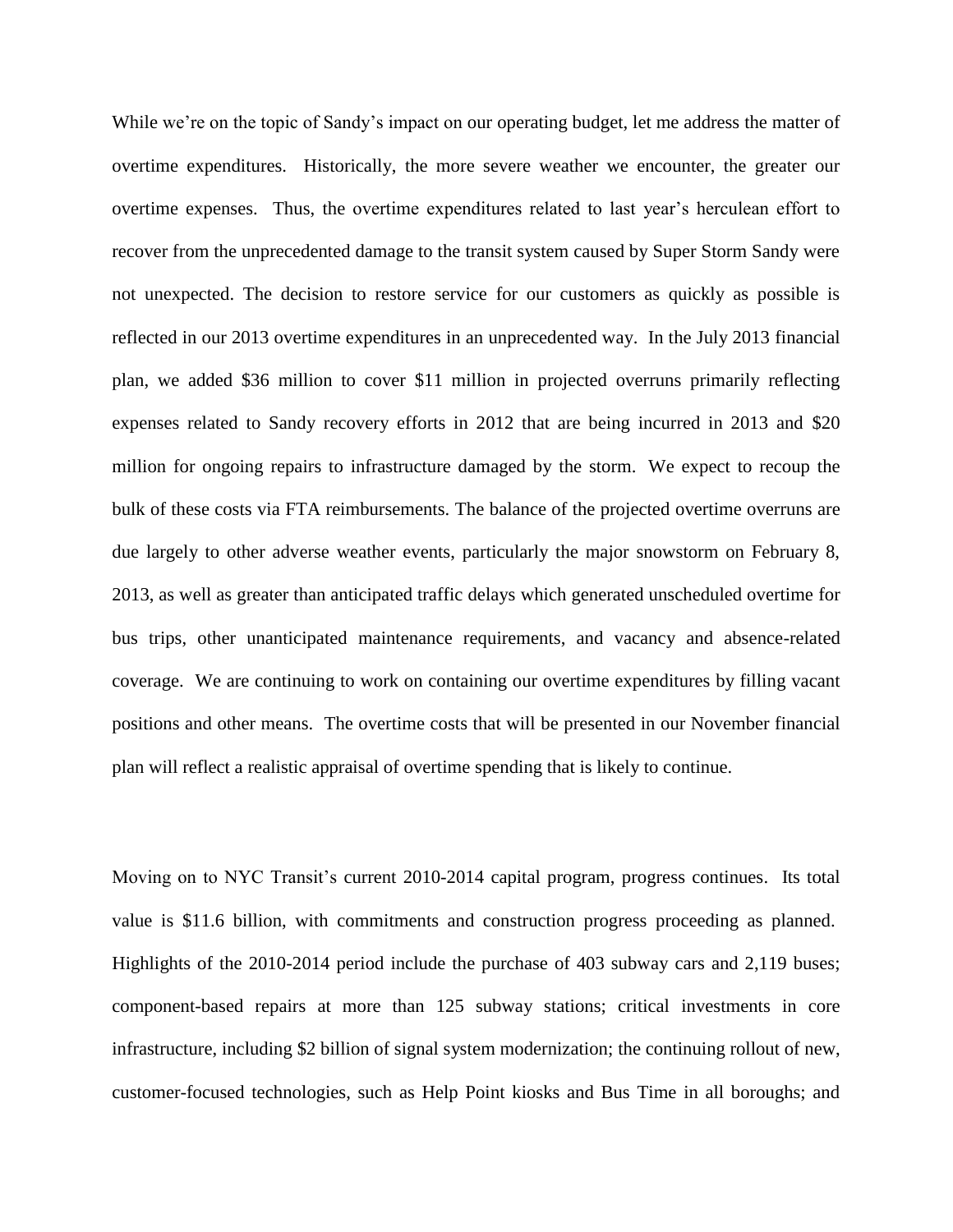construction of a new Arthur Kill station for the Staten Island Railway. Major upcoming awards include the purchase of 690 standard, 256 articulated and 300 express buses; 28 station renewal projects on the Liberty, Culver, New Lots, and Sea Beach lines; completion of Communications-Based Train Control on the 7 line and the start of Communications-Based Train Control on the Queens Boulevard line; and replacement of our bus radio system. We are increasing critical staffing and outside engineering assistance so that all of the capital work that I just outlined can be performed effectively while we also proceed with Super Storm Sandy repair and mitigation efforts.

Looking ahead, NYC Transit is developing its 2015-2019 capital program in accordance with the priorities identified in our *Twenty Year Needs Assessment*. While overall the upcoming program will be similar in content to the current program, there will be an increased emphasis on upgrading our signal system with Communications-Based Train Control, as well as wider use of a component-based investment strategy to target priority needs in a cost-effective manner. The 2015-2019 program will also include the completion of wheelchair accessibility at 100 ADA Key Stations and deployment of new technologies such as a new fare payment system and enhanced customer communication such as train arrival information signs on the B Division subway lines. Some of these enhancements, while providing better service for our customers, will also require additional operating resources, and we are mindful of that as we prepare our financial plans.